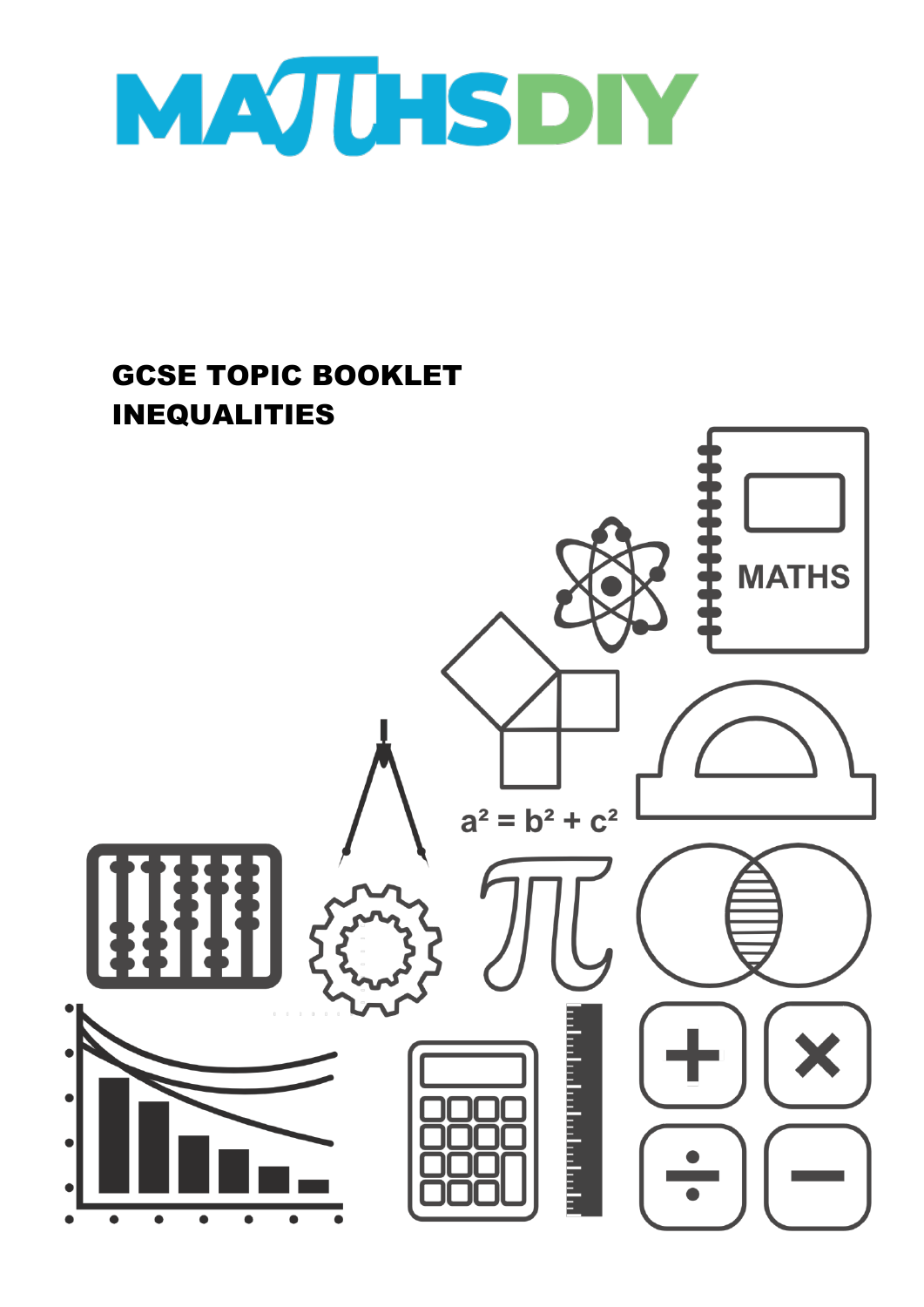**MAQUESDIY** 

 $\overline{1}$ .

Use either symbol  $<$  or  $>$  in order to make each statement true.



 $(2)$ 

### $2.$ Solve the inequality

 $3 - x < 7$ .

 $(2)$ 

### $3.$ Solve the inequality

$$
3x-4<26.
$$

 $(2)$ 

 $\overline{4}$ . Solve the inequality

# $10x + 5 > 45$ .

 $(2)$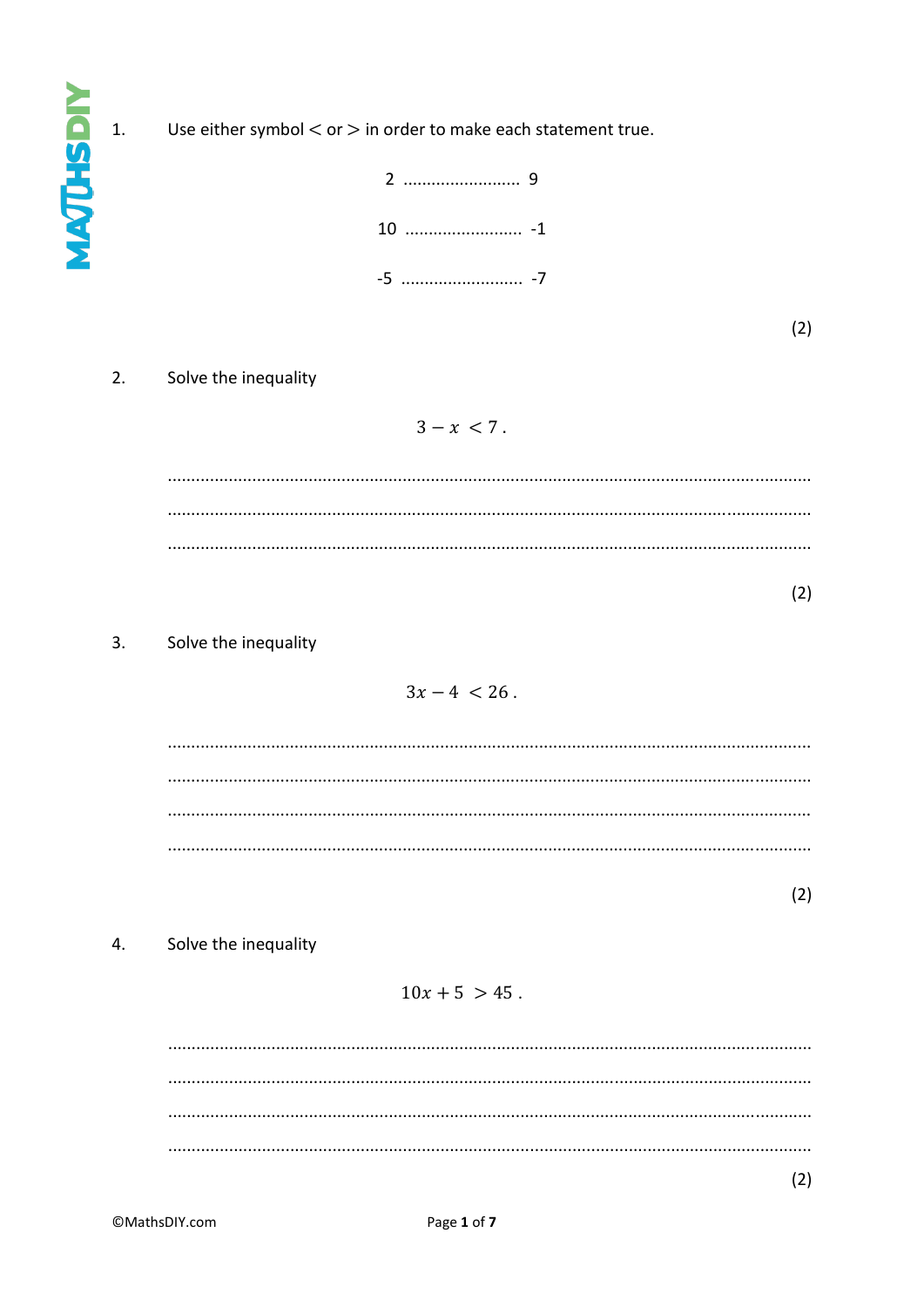**AAJUHSDIY**  $5.$ 

# Solve the inequality

 $5x - 22 < 188$ .

6. Solve the inequality

 $10x + 8 < 42$ .

 $(2)$ 

 $(2)$ 

## $7.$ Solve the inequality

 $6x + 5 < 47$ .

 $(2)$ 

 $(2)$ 

8. Solve the inequality

# $2x + 3 > 35$ .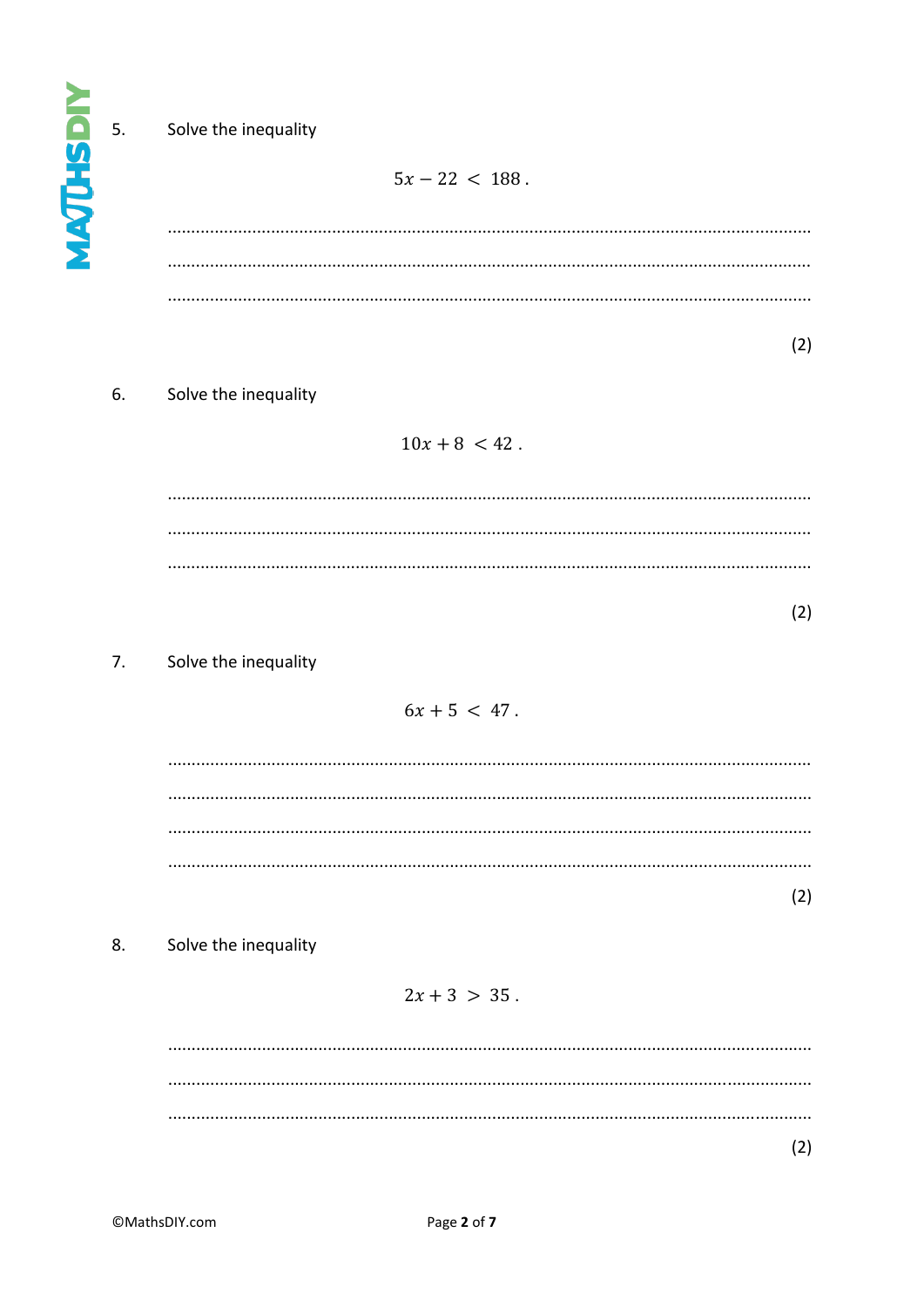**MAQUESDIY** 

9.

# Solve the inequality

 $3b + 2 > 29$ .

### 10. Solve the inequality

 $6x + 4 < 100$ .

 $(2)$ 

### 11. Solve the inequality

# $9x + 5 < 77$ .

 $(2)$ 

### Write down the greatest whole number that satisfies the inequality  $12.$

$$
78x < 845
$$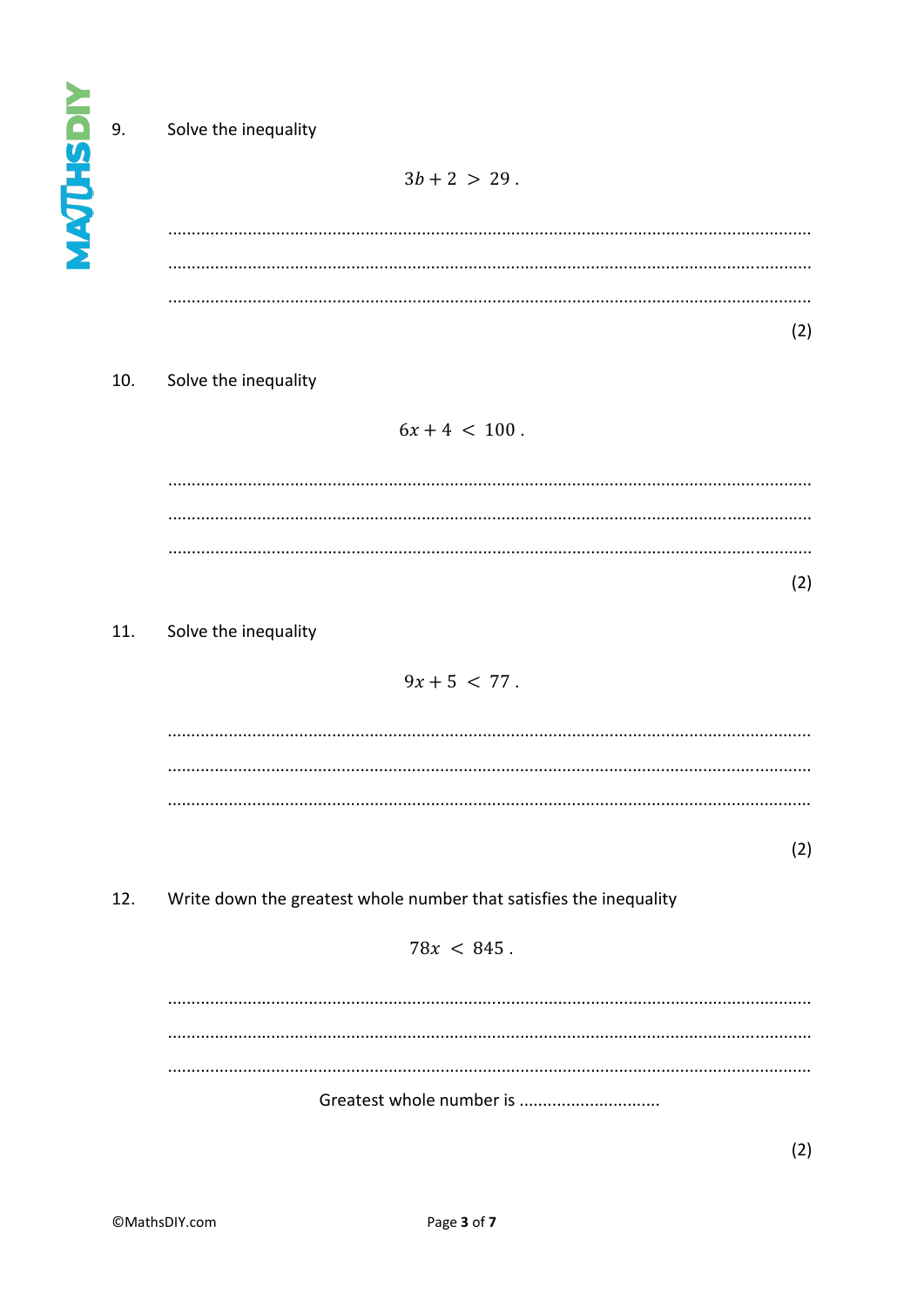Write down the smallest whole number that satisfies the inequality 13.  $6x > 62$ Smallest whole number is ................................  $(2)$ 14. Write down the greatest whole number that satisfies the inequality  $3x < 81$ Greatest whole number is ................................  $(2)$  $15.$ Rearrange the inequality  $a)$  $35 - 3n > 2n + 7$ into the form  $n <$  some number.  $(2)$  $b)$ Given that *n* also satisfies the inequality  $3n > 1$ , write down all the integer values of  $n$  that satisfy both inequalities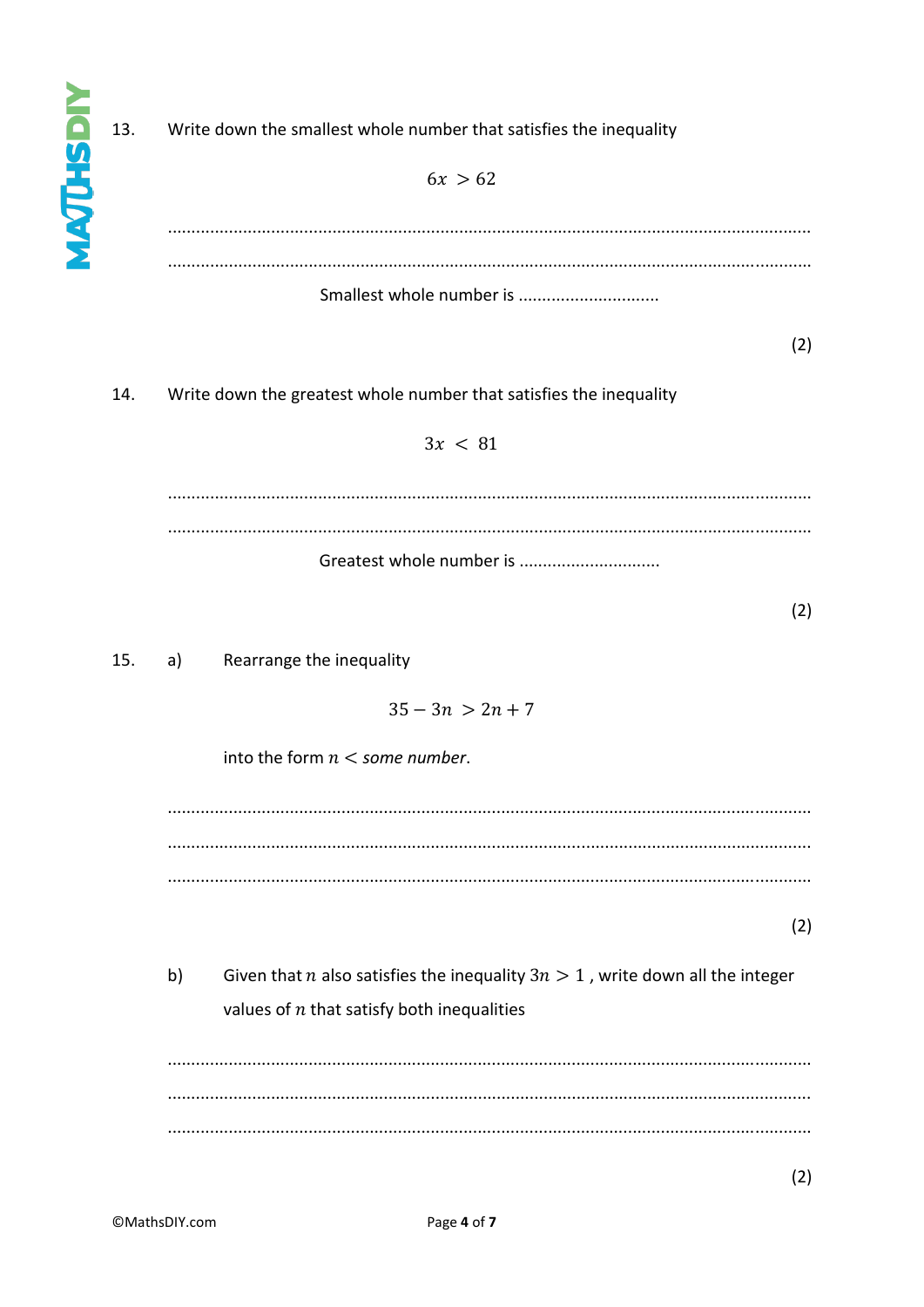*<u>AATHSDIV</u>* 

Find all the integer values of  $n$  that satisfy the inequality. 16.

 $5 \leq 3n \leq 18$ 

 $(3)$ 

Find all the integer values of  $n$  that satisfy the inequality. 17.

# $6 \leq 2n \leq 13$

 $(3)$ 

Find all the integer values of  $n$  that satisfy the inequality. 18.

 $-8 < 3n < 6$ 

 $(3)$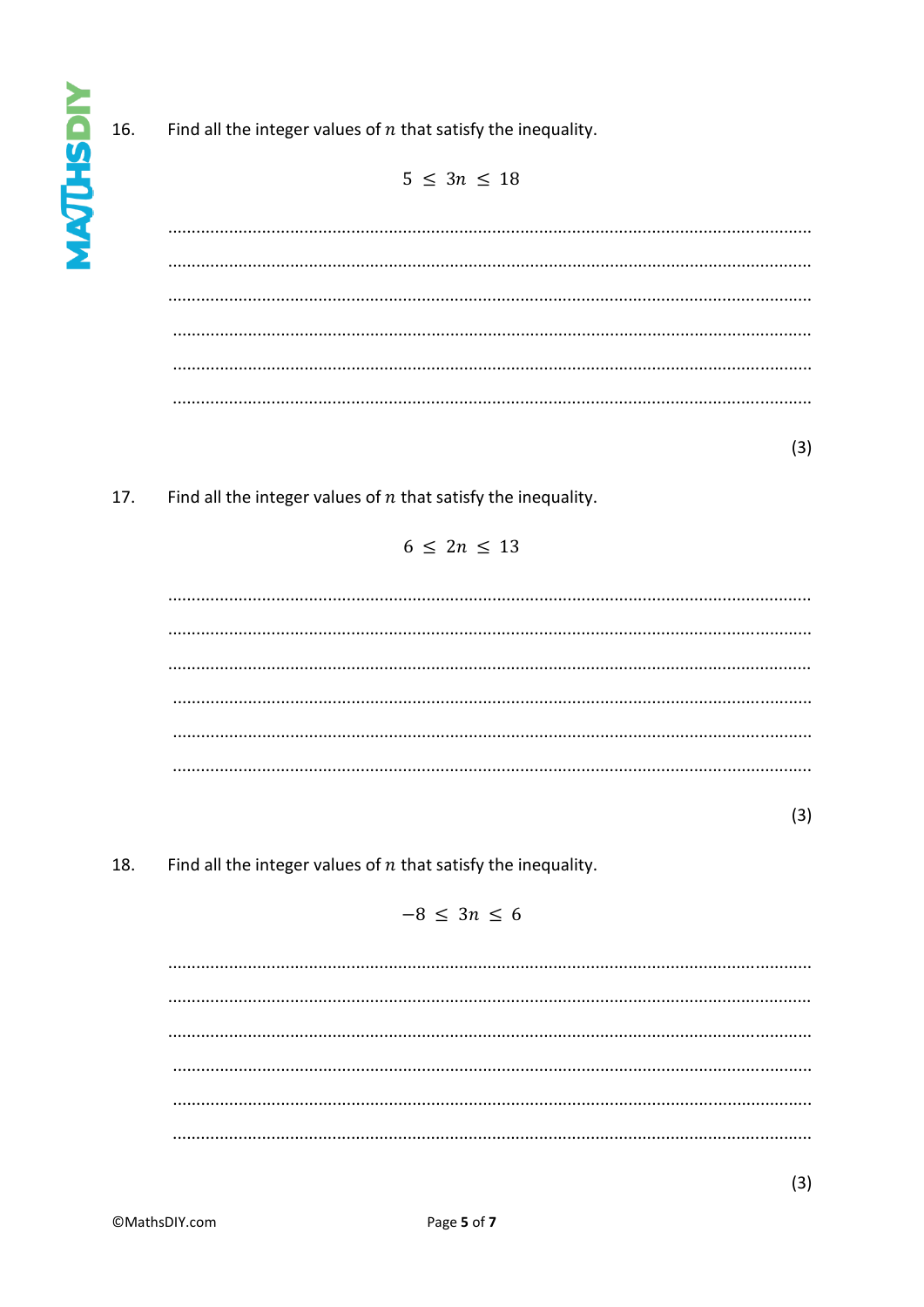19.  $a)$ The inequality

 $7 - 3n < 12 - 5n$ 

can be rearranged into one of the following forms:

**EITHER** the form  $n < a$  number

**OR** the form  $n > a$  number

Rearrange the inequality into whichever form is correct.

 $(2)$ 

 $b)$ Write down the least or greatest whole number value of  $n$  which satisfies your inequality. State whether it is the least or the greatest.

 $(2)$